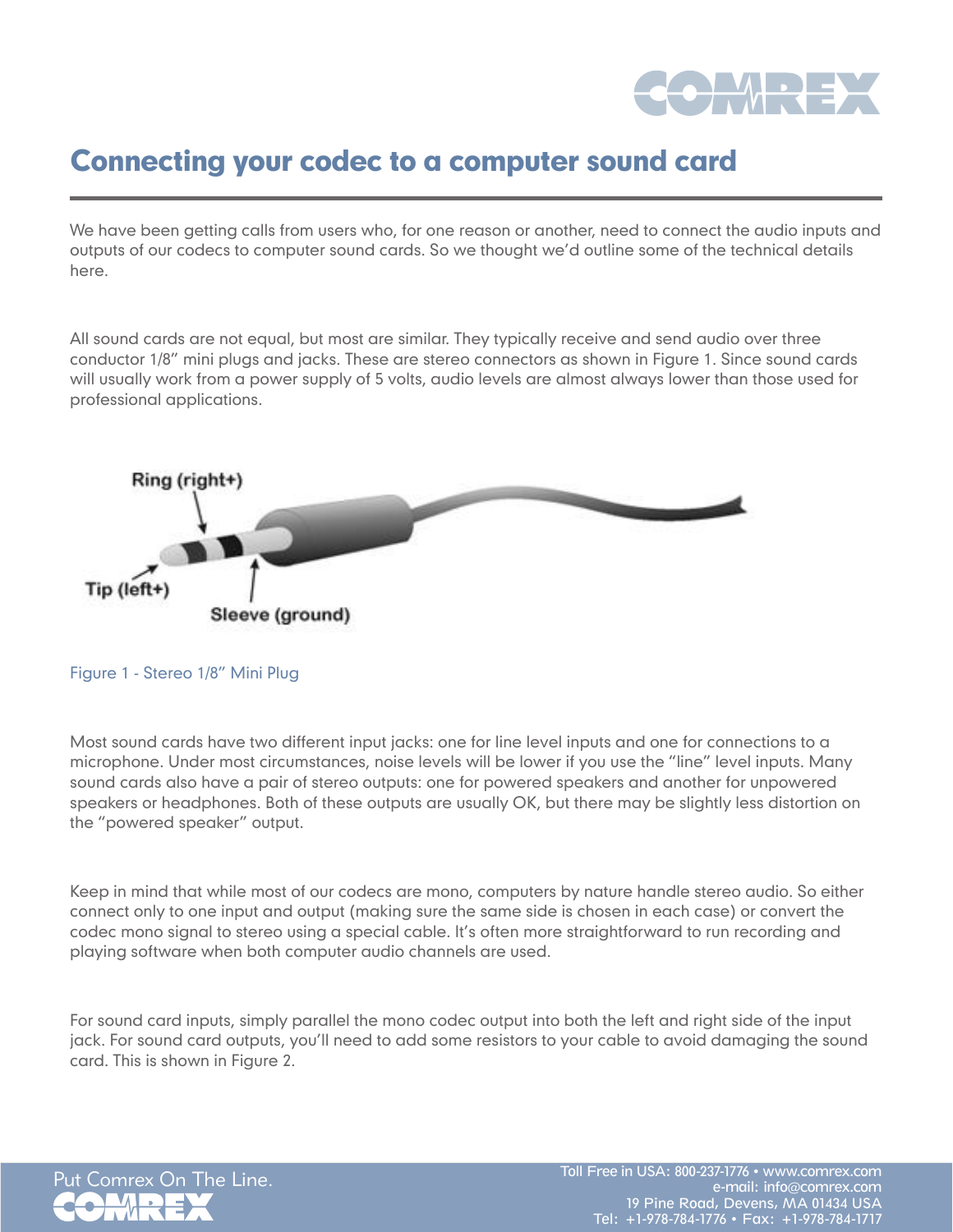



Figure 2 - Converting Sound Card Stereo Output to Mono

Another source of potential incompatibility is that our codecs (and most professional audio products) have balanced audio ins and outs, while sound cards are unbalanced. Converting codec inputs to unbalanced is straightforward and shown in Figure 3.



Figure 3 - Sound Sound Card Out to Comrex Audio In

Luckily, Comrex gear uses special balanced driver circuitry on audio outputs, so a similar scheme (Figure 4) works for converting codec outputs from balanced to unbalanced.